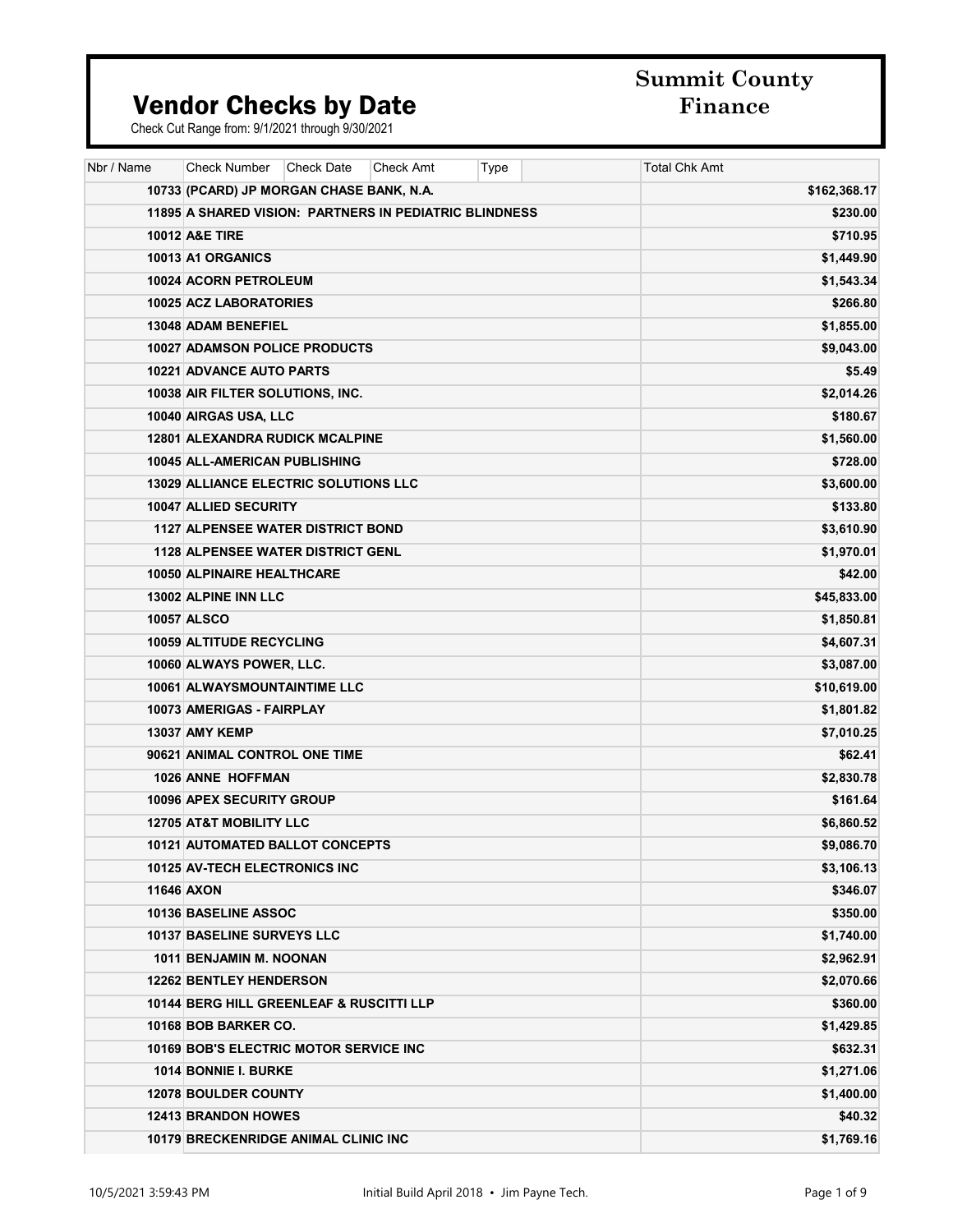**Summit County** 

| <b>10181 BRECKENRIDGE BUILDING CENTER</b>       | \$71.94      |
|-------------------------------------------------|--------------|
| <b>11876 BRECKENRIDGE MONTESSORI, INC.</b>      | \$3,734.30   |
| <b>1129 BRECKENRIDGE MTN METRO DIST</b>         | \$7,603.05   |
| <b>12080 BRECKENRIDGE MUSIC FESTIVAL</b>        | \$3,500.00   |
| <b>1130 BUFFALO MOUNTAIN METRO DIST</b>         | \$6,607.81   |
| 10197 BUFFALO MTN METRO DISTRICT                | \$12,610.94  |
| <b>12352 BUILDING HOPE SUMMIT</b>               | \$59,250.00  |
| 90920 BUILDING INSPECTION ONE TIME              | \$3,571.20   |
| <b>10198 BUILDING TECH. SYSTEMS</b>             | \$46,200.00  |
| 12295 BURBACH & ASSOCIATES, INC.                | \$70.00      |
| 10205 C.H. ROBINSON                             | \$3,901.88   |
| 10212 CANDACE PLUM                              | \$953.00     |
| <b>10222 CARRIAGE HOUSE PRESCHOOL</b>           | \$11,289.60  |
| <b>10235 CATHY MAYBURY</b>                      | \$45.00      |
| 10239 CCOM                                      | \$200.00     |
| <b>10242 CDWG</b>                               | \$1,558.73   |
| 10244 CELTIC EQUIPMENT                          | \$1,549.62   |
| 10247 CENTURYLINK                               | \$9,943.82   |
| <b>10248 CENTURYLINK BUSINESS SOLUTIONS</b>     | \$1,300.00   |
| 12460 CESARE, INC.                              | \$4,912.70   |
| 13016 CHARGEPOINT, INC.                         | \$1,772.02   |
| 10258 CHARLES D JONES CO                        | \$2,476.17   |
| <b>13040 CHRISTINE DUPLAN</b>                   | \$142.24     |
| <b>10267 CINTAS CORPORATION</b>                 | \$164.84     |
| 12666 CIRRUSMD                                  | \$1,213.94   |
| 12750 CIVICORE, LLC.                            | \$4,600.00   |
| 10276 CIVIL INSIGHT, LLC                        | \$4,350.00   |
| 90410 CLERK ONE TIME                            | \$134.04     |
| 10298 COLORADO ANALYTICAL LAB                   | \$268.00     |
| 10307 COLORADO ASSOCIATION OF SKI TOWNS         | \$165.00     |
| <b>12056 COLORADO ASSOCIATION PROPERTY POOL</b> | \$15,894.45  |
| 10311 COLORADO BUREAU OF INVESTIGATION          | \$366.50     |
| <b>10321 COLORADO DEPARTMENT OF AGRICULTURE</b> | \$103.00     |
| 1199 COLORADO DEPT OF HUMAN SERVICES            | \$2,400.00   |
| 10329 COLORADO DEPT OF PUB HEALTH & ENV         | \$2,090.75   |
| 1198 COLORADO DEPT OF PUBLIC HEALTH             | \$360.00     |
| 10332 COLORADO DEPT OF PUBLIC HEALTH            | \$350.00     |
| 1197 COLORADO DEPT OF REVENUE                   | \$486,532.03 |
| 11927 COLORADO DOCUMENT SECURITY, INC.          | \$192.00     |
| <b>12962 COLORADO LEARNING CONNECTIONS</b>      | \$5,700.00   |
| 10349 COLORADO MOUNTAIN CLEANERS                | \$104.60     |
| <b>1131 COLORADO MOUNTAIN COLLEGE</b>           | \$73,077.98  |
| <b>1023 COLORADO MOUNTAIN NEWS ME</b>           | \$476.50     |
| <b>10350 COLORADO MOUNTAIN NEWS MEDIA</b>       | \$281.95     |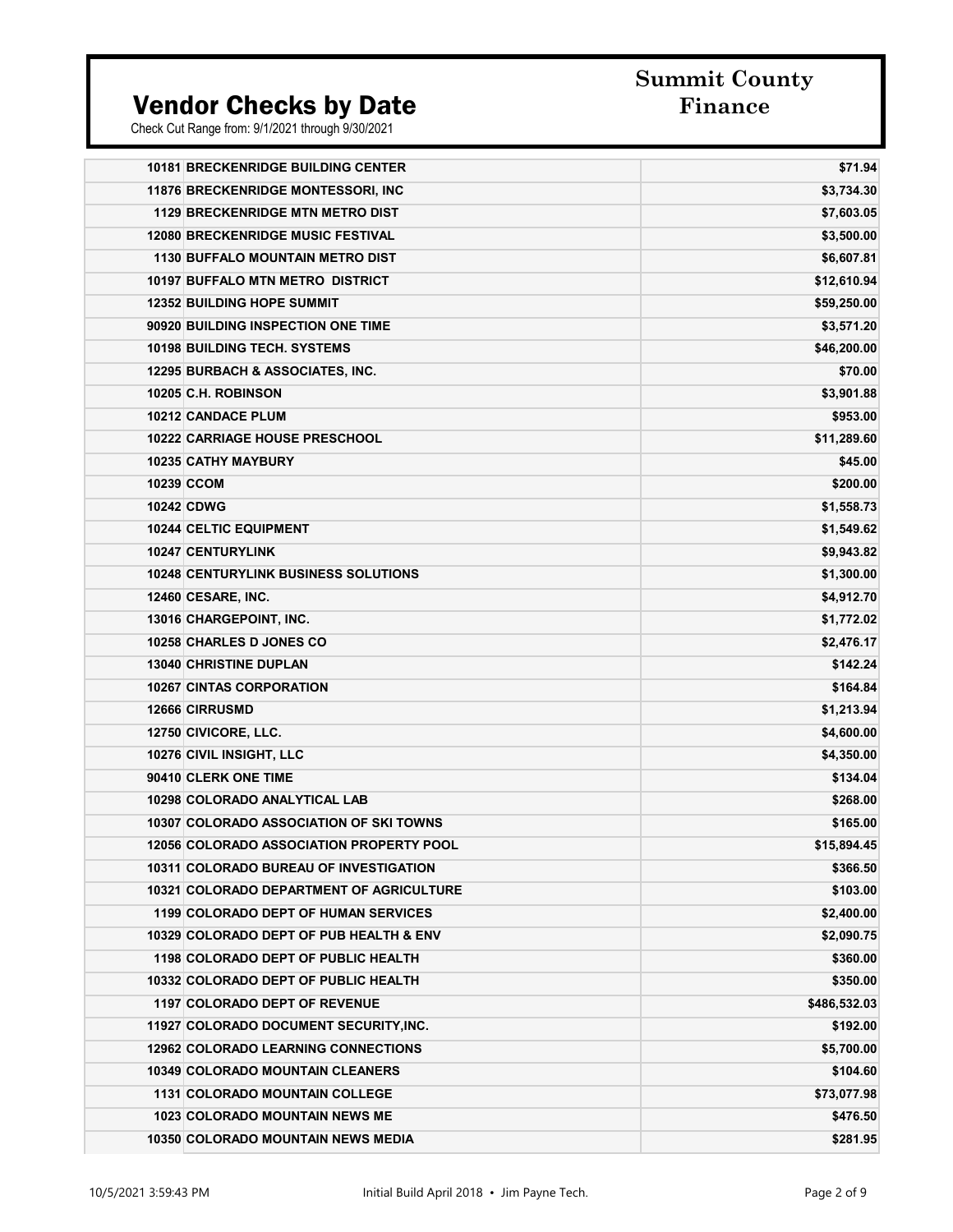# **Summit County**

| 13061 COLORADO NEWS CONSERVANCY, PBC                    | \$475.00       |
|---------------------------------------------------------|----------------|
| 10352 COLORADO PLASTIC PRODUCTS, INC.                   | \$2,171.31     |
| 10390 COLORADO REGIONAL HELATH INFORMATION ORGANIZATION | \$900.00       |
| <b>1132 COLORADO RIVER WATER CONS</b>                   | \$9,042.60     |
| <b>12055 COLORADO WORKERS COMPENSATION POOL</b>         | \$12,744.25    |
| 10371 COLUMBINE HILLS CONSTRUCTION, LLC                 | \$159,613.40   |
| <b>10379 COMPLETE MAILING SOLUTIONS</b>                 | \$1,861.01     |
| 10381 CONSERVE-A-WATT                                   | \$179.20       |
| <b>1133 COPPER MOUNTAIN CONS DIST</b>                   | \$16,432.33    |
| 1342 CORE LOGIC                                         | \$8.02         |
| <b>1134 CORINTHIAN HILL METRO DIST</b>                  | \$852.77       |
| <b>10395 CORUM REAL ESTATE GROUP INC.</b>               | \$3,480.00     |
| <b>11655 COSTAR REALTY INFORMATION INC</b>              | \$491.41       |
| <b>12459 COVETRUS NORTH AMERICA</b>                     | \$1,295.33     |
| 11644 CROWN TROPHY                                      | \$775.33       |
| 90930 CSU EXTENSION ONE TIME                            | \$780.00       |
| 12774 D2C ARCHITECTS, INC                               | \$9,500.00     |
| 12397 DANIELLA LUGO                                     | \$105.95       |
| <b>12646 DAVID GROOMS</b>                               | \$29,318.89    |
| 10428 DAVID L CHRISTIANSEN, PSY. D                      | \$2,700.00     |
| 12711 DDS SERVICES OF AMERICA, INC                      | \$48.50        |
| <b>10436 DEMCO INC</b>                                  | \$388.06       |
| 11675 DEPARTMENT OF THE NAVY                            | \$600.00       |
| <b>10444 DH PACE</b>                                    | \$4,212.00     |
| 12790 DILLON RIDGE MARKETPLACE III, LLC                 | \$407.50       |
| <b>11963 DINAH BEAMS</b>                                | \$92.00        |
| <b>12805 DOOLEY ENTERPRISES, INC.</b>                   | \$6,538.61     |
| <b>11992 DR ALISON MCNEILLY</b>                         | \$2,687.00     |
| <b>10469 DRC CONSTRUCTION SERVICES INC</b>              | \$18,256.51    |
| 13047 DS CONSULTING, INC                                | \$840.00       |
| <b>1350 DSN DEVELOPMENT INC</b>                         | \$1,150.05     |
| <b>10473 EARLY CHILDHOOD OPTIONS</b>                    | \$26,600.00    |
| <b>1136 EAST DILLON WATER DISTRICT</b>                  | \$1,200.92     |
| <b>10474 EAST DILLON WATER DISTRICT</b>                 | \$62,084.63    |
| 13003 EASTEX TOWER, LLC                                 | \$150.00       |
| <b>10478 EBMS</b>                                       | \$1,176,495.28 |
| <b>11499 EBMS</b>                                       | \$730.73       |
| 10481 ECO TRANSIT                                       | \$600.00       |
| <b>10482 ECOLAB</b>                                     | \$66.53        |
| 10483 ECOLOGICAL RESOURCE                               | \$90,000.00    |
| 10485 EIDE BAILLY LLP                                   | \$20,445.00    |
| <b>10486 ELECTRONIC RECYCLERS</b>                       | \$13,513.67    |
| <b>12364 ELISABETH LAWRENCE</b>                         | \$283.36       |
| <b>12284 ERIN WRIGHT KELLY</b>                          | \$2,600.00     |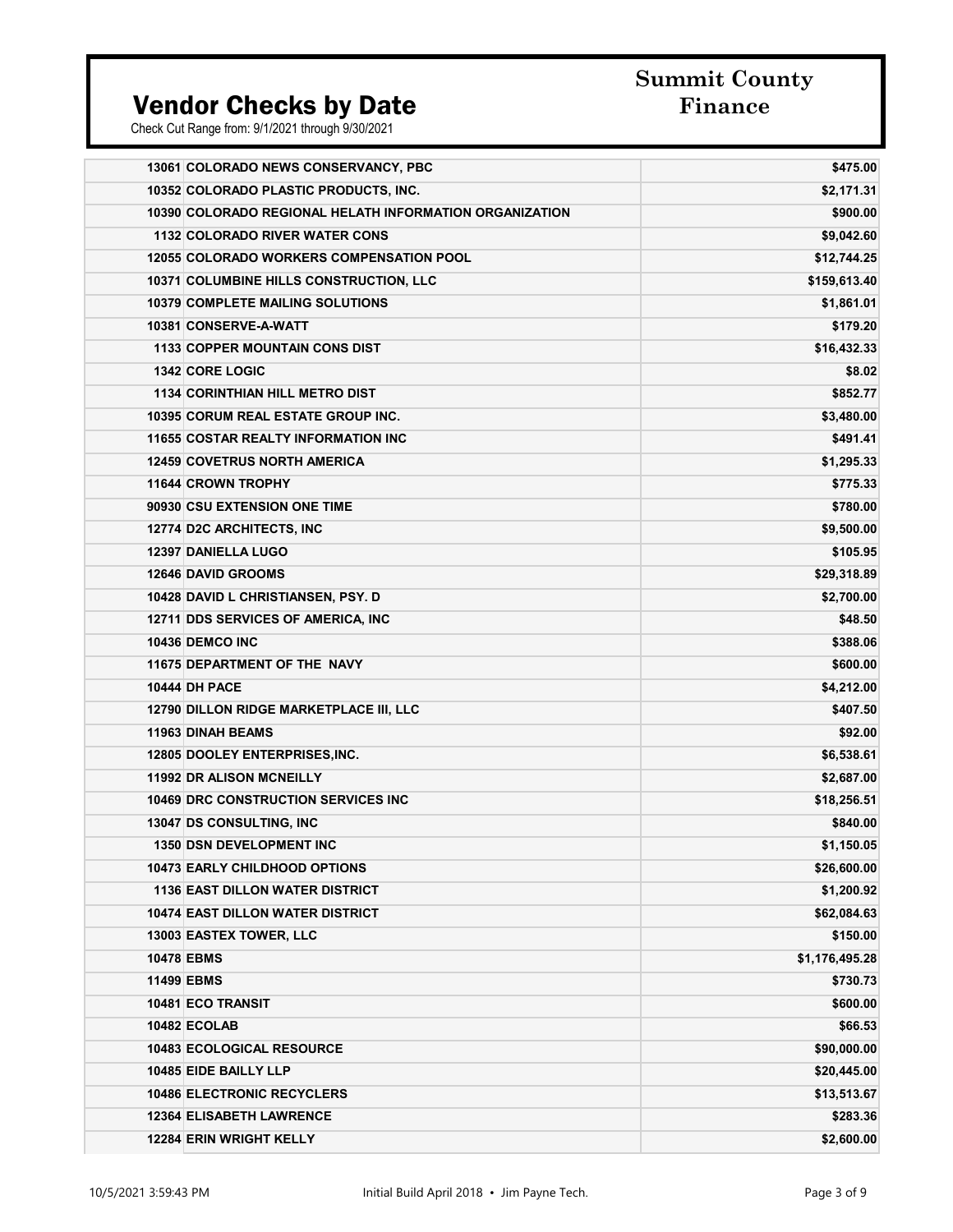# **Summit County**

| <b>10520 FAMILY INTERCULTURAL RESOURCE</b>              | \$71,982.67  |
|---------------------------------------------------------|--------------|
| 10529 FEDERAL EXPRESS                                   | \$506.09     |
| <b>12786 FEHR AND PEERS</b>                             | \$8,445.09   |
| 10534 FERRELLGAS                                        | \$33.50      |
| 1299 FIG AS CUSTODIAN FOR FIG CO19, LLC AND SECURED PAR | \$83,718.10  |
| 10538 FIRST CALL OF COLORADO, INC                       | \$853.50     |
| 11664 FIRST TRANSIT, INC.                               | \$17,455.75  |
| <b>10539 FIRST VEHICLE SERVICES</b>                     | \$399,015.13 |
| 10541 FIS/LINK2GOV                                      | \$185.91     |
| <b>1302 FLORIDA REALTY ADVISORS AND MANAGEMENT LLC</b>  | \$130.30     |
| <b>1265 FOURTH STREET CROSSING IMPROVEMENT DISTRICT</b> | \$68.50      |
| <b>1264 FOURTH STREET CROSSING METRO DISTRICT</b>       | \$68.50      |
| 10550 FRAN JIMENEZ                                      | \$1,318.55   |
| <b>10554 FREDERIC PRINTING</b>                          | \$2,633.68   |
| <b>12522 FRONTIER FIRE PROTECTION LLC</b>               | \$2,053.00   |
| 11958 FULL POTENTIAL, LLC                               | \$782.00     |
| 12817 G&G ROOFING LLC                                   | \$2,280.00   |
| <b>11500 GALLAGHER BENEFIT SERVICES</b>                 | \$11,250.00  |
| 11908 GARCIA CLINICAL LABORATORY, INC.                  | \$132.00     |
| <b>13069 GENEVIEVE BRUSILOW</b>                         | \$22.98      |
| <b>10593 GLORIA QUINTERO</b>                            | \$2,061.67   |
| 10594 GMCO CORP/GMCO                                    | \$25,560.00  |
| <b>1202 GOVERNMENT TECHNOLOGY SYSTEMS LLC</b>           | \$945.00     |
| 10601 GRAINGER                                          | \$2,954.63   |
| 11747 GRAND COUNTY BOARD OF COUNTY COMMISSIONERS        | \$1,225.00   |
| 11800 GRAND GRAVEL PIT LLC                              | \$418.28     |
| 10611 HACH COMPANY                                      | \$227.00     |
| <b>1137 HAMILTON CREEK METRO DIST</b>                   | \$1,986.38   |
| 10612 HAMRE, RODRIGUEZ, OSTRANDER & DINGESS, PC         | \$4,868.00   |
| <b>12895 HAYES POZNANOVIC KORVER LLC</b>                | \$3,332.88   |
| <b>12924 HEARTLAND AGGREGATE MINING, LLC</b>            | \$2,664.19   |
| <b>12977 HEATH CONSTRUCTION LLC</b>                     | \$362,464.44 |
| <b>1138 HEENEY WATER DISTRICT</b>                       | \$126.61     |
| <b>10626 HIGH COUNTRY CONSERVATION</b>                  | \$8,325.00   |
| <b>10632 HILL'S PET NUTRITION</b>                       | \$207.12     |
| <b>11844 HONNEN EQUIPMENT</b>                           | \$908.82     |
| <b>12713 HOWARD SHAUB</b>                               | \$145.12     |
| <b>12510 HYDER CONSTRUCTION INC</b>                     | \$6,000.00   |
| <b>10651 IDEXX LABORATORIES</b>                         | \$538.28     |
| <b>12923 IMPACT MARKETING</b>                           | \$5,760.00   |
| <b>10655 INFINITY CERTIFIED WELDING &amp; FABRIC</b>    | \$100.48     |
| 10660 INGRAM BOOK CO                                    | \$4,805.70   |
| <b>10663 INSIGHT PUBLIC SECTOR</b>                      | \$32,527.72  |
| <b>10668 INTERMOUNTAIN LOCK &amp; SECURITY</b>          | \$485.46     |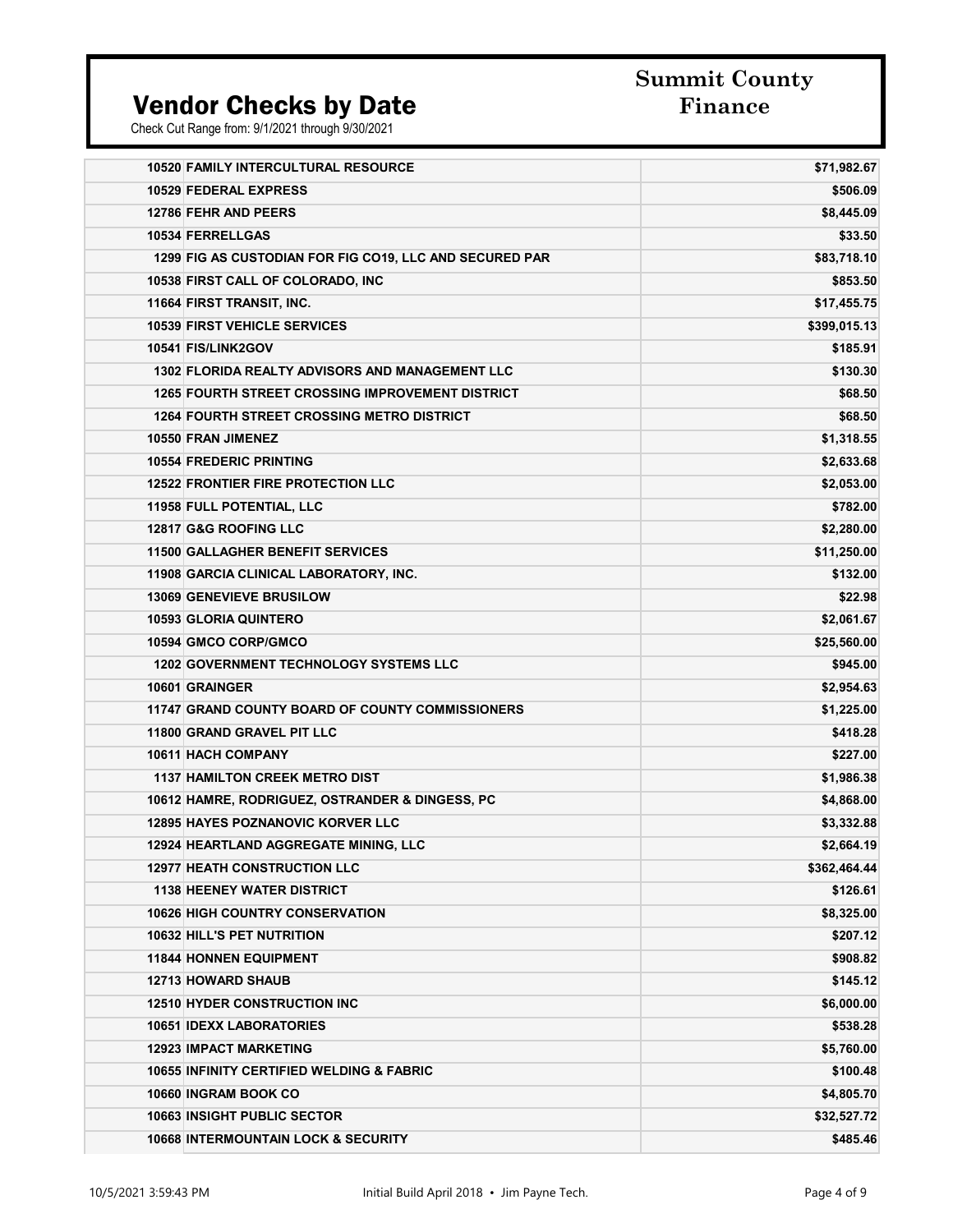**Summit County** 

| <b>10672 INTERNATIONAL CODE COUNCIL</b>            | \$219.00     |
|----------------------------------------------------|--------------|
| <b>13055 ISMAEL QUIJADA</b>                        | \$137.19     |
| 10680 J & S CONTRACTORS                            | \$39.00      |
| <b>10681 J J KELLER</b>                            | \$1,067.00   |
| <b>1045 J2 RE LLC</b>                              | \$2,087.32   |
| <b>12591 JACKLYN THOMPSON</b>                      | \$40.15      |
| 10689 JAMES BAROFFIO                               | \$593.75     |
| <b>12547 JAMES T. KUSTER</b>                       | \$11,257.00  |
| <b>10695 JANEEN K OGDEN</b>                        | \$1,800.00   |
| <b>12773 JARED MUNEIO</b>                          | \$146.06     |
| <b>13045 JARED NEWCOME</b>                         | \$39.42      |
| <b>12369 JASON DIETZ</b>                           | \$70.56      |
| <b>10909 JENNIFER LOVE</b>                         | \$253.00     |
| 10709 JILL VESNER                                  | \$214.12     |
| 11636 JM SILVERTHORNE LLC                          | \$524.69     |
| <b>12993 JOHN MARK READLE</b>                      | \$145.14     |
| 12308 JOSE SALGUERO                                | \$74.60      |
| <b>12317 JOSEPH DICERBO</b>                        | \$15.23      |
| 12371 JULI JOYCE                                   | \$338.24     |
| <b>1176 JULIE ELKINS</b>                           | \$6,243.07   |
| 10741 JUSTIN MILIZIO, DVM                          | \$2,876.00   |
| 10746 KARI MORENO                                  | \$1,054.00   |
| 1328 KARL H. FAULAND                               | \$1,150.12   |
| <b>12372 KATHERNIE CAMPBELL</b>                    | \$491.02     |
| <b>12303 KATHLEEN GROSSNICKLAUS</b>                | \$2,873.00   |
| <b>12038 KATIE KOOP</b>                            | \$81.76      |
| <b>12956 KATIE SCHMIDT</b>                         | \$1,511.00   |
| <b>10763 KEYSTONE SCIENCE SCHOOL</b>               | \$15,000.00  |
| 10764 KIDABILITIES, LLC                            | \$5,359.00   |
| 10767 KIM MUND WOLKENBREIT                         | \$457.44     |
| <b>10908 KIMBERLEY RAMEY</b>                       | \$2,277.00   |
| 12214 KIMBERLY EYTEL                               | \$920.00     |
| 10772 KINSCO LLC                                   | \$10.00      |
| 13025 KOY DINGBOOM OATES, LLC                      | \$15,249.09  |
| <b>1139 KREMMLING MEM HOSPITAL DIST</b>            | \$2,104.68   |
| 10782 KRYSTAL BROADCASTING                         | \$1,855.00   |
| 10798 LAND TITLE GUARANTEE CO                      | \$119,700.00 |
| 10804 LASER GRAPHICS                               | \$3,950.50   |
| 10807 LAURA ENRIQUEZ SANCHEZ                       | \$1,062.00   |
| <b>12285 LAURA VERONICA CHAVEZ</b>                 | \$6,536.70   |
| 12163 LENKA'S LOVING CARE INC                      | \$392.70     |
| 12785 LEONARD RICE CONSULTING WATER ENGINEERS, INC | \$5,600.00   |
| 10817 LEXIPOL, LLC                                 | \$12,024.00  |
| 10823 LITTLE RED SCHOOLHOUSE                       | \$10,194.90  |
|                                                    |              |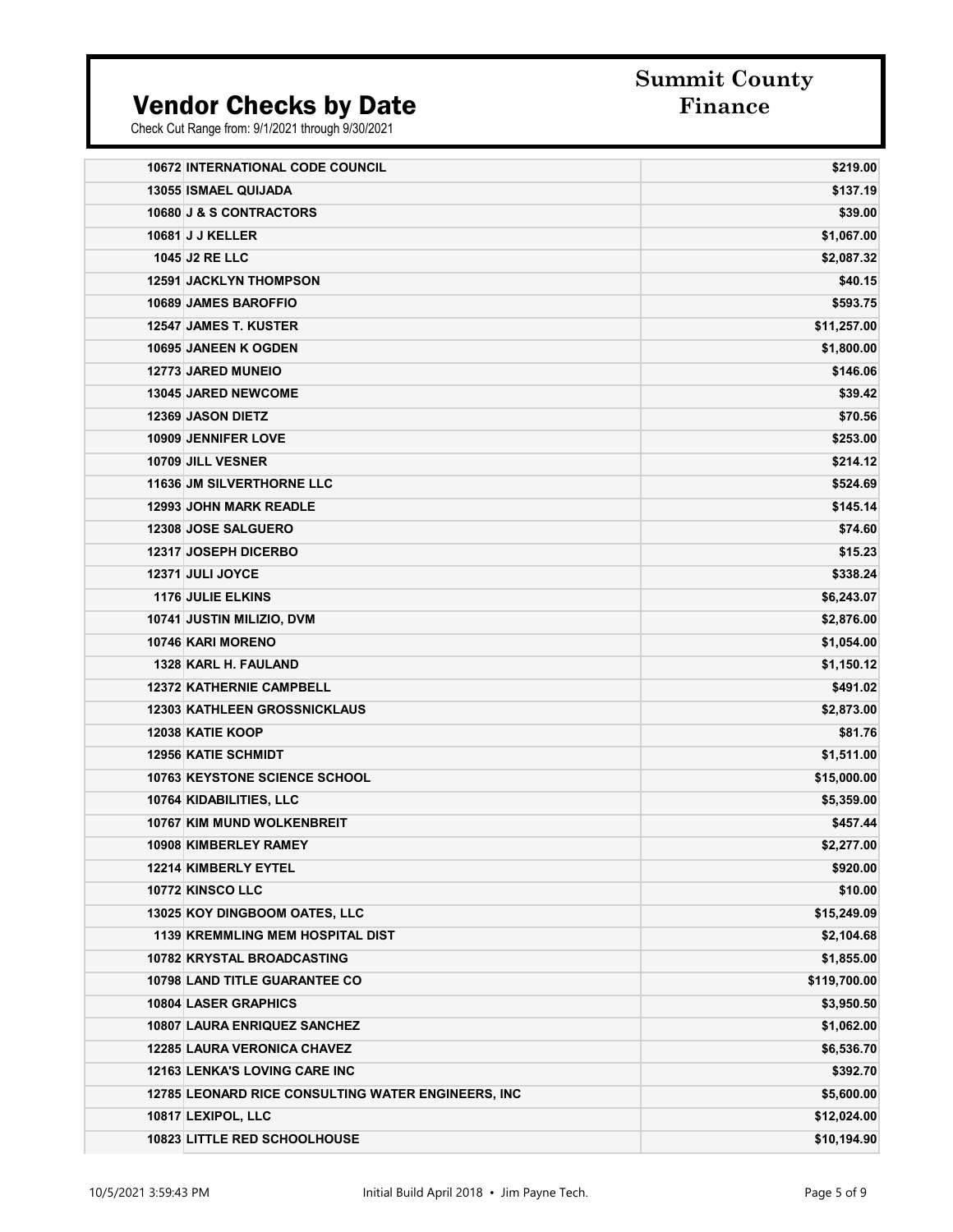**Summit County** 

| 10826 LOAVES & FISHES                                  | \$1,097.26   |
|--------------------------------------------------------|--------------|
| <b>13015 LOGAN SIMPSON DESIGN INC</b>                  | \$7,644.80   |
| 12263 LORI DWYER                                       | \$17.39      |
| 10832 LORIE WILLIAMS                                   | \$461.21     |
| 1141 LOWER BLUE FIRE PROT DIST                         | \$657.22     |
| <b>10833 LOWES</b>                                     | \$1,923.84   |
| 12670 LYNN MEYER                                       | \$4,020.00   |
| 10837 LYNNE EASTERLY                                   | \$283.14     |
| 11665 M.A. ENTERPRISE, INC                             | \$8,589.36   |
| <b>12476 MAMMOTH NETWORKS</b>                          | \$1,515.00   |
| 10842 MANSFIELD OIL COMPANY                            | \$78,218.92  |
| <b>12192 MANUEL HERNANDEZ</b>                          | \$98.42      |
| <b>1293 MCDOWELL PEAK HOLDINGS LLC</b>                 | \$2,329.70   |
| <b>12950 MELISSA BARONE</b>                            | \$737.00     |
| <b>10372 MELISSA F HASSEL</b>                          | \$3,887.00   |
| <b>10873 MESA OIL</b>                                  | \$695.00     |
| <b>10878 MGT OF AMERICA CONSULTING LLC</b>             | \$6,850.00   |
| <b>10887 MIDDLE PARK CONSERVATION DISTRICT</b>         | \$12,240.00  |
| <b>1142 MIDDLE PARK WATER CONS DIST</b>                | \$846.45     |
| 12990 MIDWEST CARD AND ID SOLUTIONS, LLC               | \$5,360.19   |
| 10891 MIDWEST TAPE                                     | \$596.22     |
| <b>10912 MOUNTAIN PARKS ELECTRIC</b>                   | \$135.55     |
| 12543 MOUNTAIN QUEST MANAGEMENT, INC.                  | \$130,516.00 |
| 12132 MOUNTAINSIDES CONDO ASSOCIATION                  | \$335.00     |
| <b>10923 MULTICARD</b>                                 | \$1,330.00   |
| <b>12405 NAOMI LOUSE WHITE</b>                         | \$161.00     |
| <b>12722 NATIONAL MEDICAL SERVICES, INC.</b>           | \$600.00     |
| <b>10948 NATIONSEARCH.COM LLC</b>                      | \$297.00     |
| <b>12933 NICHOLAS MORAN BROWN</b>                      | \$19,500.00  |
| <b>12979 NICOLE ROLFE</b>                              | \$1,207.00   |
| <b>11785 NICOLETT-FLATER ASSOC</b>                     | \$9,683.40   |
| <b>11568 NORTHWEST COLORADO COUNCIL OF GOVERNMENTS</b> | \$89,874.54  |
| 10972 NURSE-FAMILY PARTNERSHIP                         | \$2,550.00   |
| <b>1296 OCK LLC</b>                                    | \$3,672.57   |
| <b>10978 OFFICE OF THE DISTRICT ATTORNEY</b>           | \$103,338.58 |
| 10979 OFFICE SCAPES                                    | \$1,370.83   |
| 99999 ONE TIME VENDOR                                  | \$2,000.05   |
| <b>11949 OPEN ARMS CHILDCARE AND PRESCHOOL</b>         | \$3,162.50   |
| <b>12900 ORTIZ BROTHERS CONTRUCTION</b>                | \$1,835.43   |
| <b>10993 OUTSIDE INTEGRATED MEDIA LLC</b>              | \$2,250.00   |
| 10994 OVERDRIVE, INC.                                  | \$925.81     |
| <b>10226 PAMLICO CARTEGRAPH SYSTEMS HOLDING LLC</b>    | \$7,440.00   |
| <b>1083 PAUL FOREHAND</b>                              | \$1,558.18   |
| <b>11142 PAUL HOOSTON</b>                              | \$539.00     |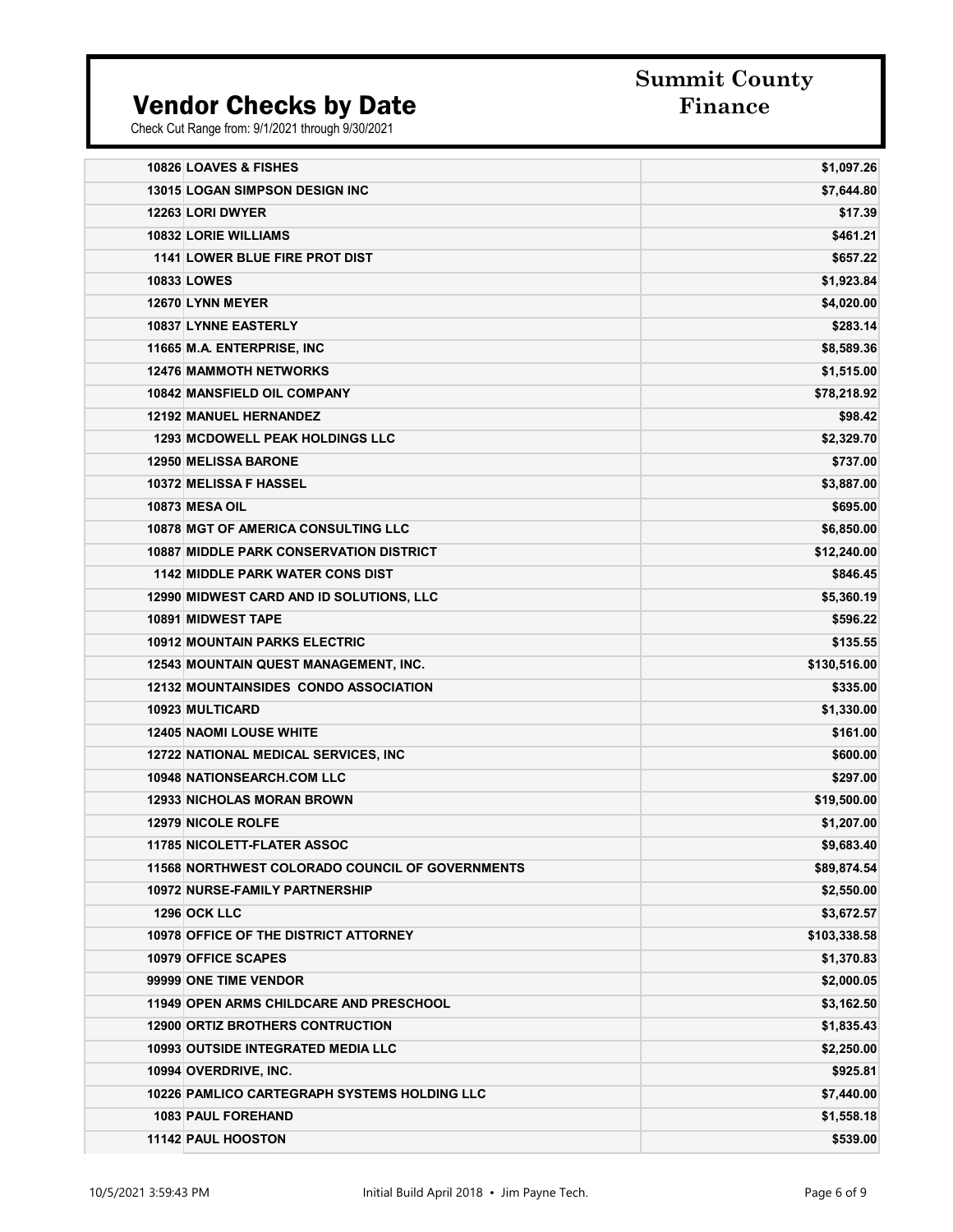# **Summit County**

| 12862 PB PARENT HOLDCO, LP                         | \$1,115.35   |
|----------------------------------------------------|--------------|
| <b>11614 PEAK MATERIALS</b>                        | \$6,097.08   |
| <b>11009 PEAK PERFORMANCE</b>                      | \$408.75     |
| <b>11011 PEBBLE CREEK RANCH FOUNDATION</b>         | \$500.00     |
| <b>1181 PINNACLE MOUNTAIN HOMES</b>                | \$40,977.42  |
| 90961 PLANNING ONE TIME                            | \$360.00     |
| 12451 POSTMORTEM PATHOLOGY SERVICES, INC.          | \$2,050.00   |
| <b>11032 POTESTIO BROTHERS EQUIPMENT</b>           | \$78.81      |
| <b>11034 POWER EQUIPMENT COMPANY</b>               | \$2,895.00   |
| 11042 PRO ELECTRIC INC                             | \$540.00     |
| <b>11043 PROFESSIONAL COMPLIANCE &amp; TESTING</b> | \$255.00     |
| 90820 PUBLIC TRUSTEE ONE TIME                      | \$297,401.53 |
| 12652 QUADIENT LEASING USA, INC                    | \$837.48     |
| 11067 QUILL.COM                                    | \$2,649.78   |
| 11068 RACHEL SACHS                                 | \$45.00      |
| 11069 RADIO RESOURCE, INC.                         | \$13,823.40  |
| <b>11070 RAINBOW PRINTING</b>                      | \$416.00     |
| 12165 RDP BARRICADE CO, LLC                        | \$1,110.92   |
| <b>12769 RECOVERY RESOURCES</b>                    | \$83,623.03  |
| 1143 RED, WHITE & BLUE FIRE PROT DIST              | \$81,555.38  |
| 11080 REEVES COMPANY INC                           | \$44.41      |
| <b>12606 RICARDO BUSTOS</b>                        | \$34.72      |
| <b>12959 RICHARD SCHIEGEL</b>                      | \$36,800.00  |
| <b>12927 ROBERT WHITLOCK</b>                       | \$75.38      |
| <b>11113 ROCKY MOUNTAIN COFFEE ROASTERS</b>        | \$131.25     |
| <b>11119 ROCKY MOUNTAIN MONTESSORI</b>             | \$9,079.80   |
| <b>11124 ROCKY MTN YOUTH CORPS</b>                 | \$10,540.00  |
| <b>11129 RR BRINK LOCKING SYSTEMS</b>              | \$921.00     |
| 11150 SANOFI PASTEUR INC.                          | \$3,491.90   |
| <b>12992 SCHMUESER GORDON MEYER, INC</b>           | \$748.60     |
| <b>12005 SCHOFIELD EXCAVATION INC.</b>             | \$4,682.17   |
| 11166 SCHOOL SPECIALTY, LLC                        | \$812.38     |
| 12431 SEAN HINCHLIFFE                              | \$2,700.00   |
| 10956 SECURITY SERVICES, LLC.                      | \$1,273.47   |
| <b>12188 SHEILA BROCKMEIER</b>                     | \$81.76      |
| <b>11189 SHERWIN WILLIAMS</b>                      | \$67.95      |
| 12749 SKAGGS COMPANIES, INC.                       | \$3,113.63   |
| 11210 SNOWBRIDGE ROTO-ROOTER                       | \$750.00     |
| <b>1144 SOUTH MARYLAND CRK RANCH METRO DIST</b>    | \$5,204.75   |
| 13027 SOUTH PARK AGGREGATES, LLC                   | \$14,238.20  |
| 11680 SOUTHERN HEALTH PARTNERS, INC.               | \$26,524.32  |
| <b>11223 SOUTHLAND MEDICAL LLC</b>                 | \$886.08     |
| 12493 SPRING BACK COLORADO INC.                    | \$5,695.00   |
| 12596 SQUIRE PATTON BOGGS (US) LLP                 | \$22,086.25  |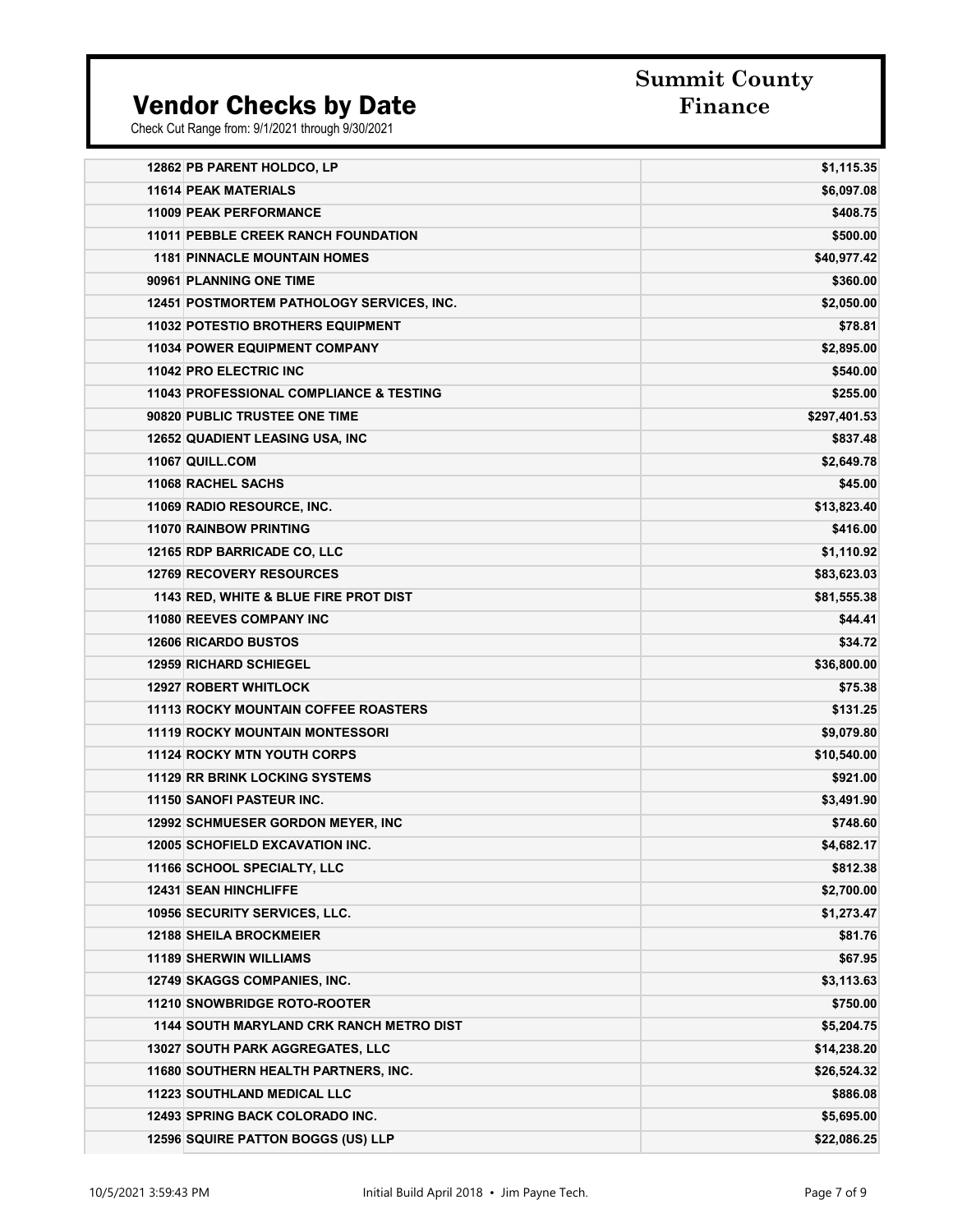# **Summit County**

| <b>11100 STANTEC ARCHITECTURE INC.</b>                     | \$13,563.30  |
|------------------------------------------------------------|--------------|
| <b>11246 STATE OF COLORADO</b>                             | \$4,545.62   |
| <b>1200 STATE OF COLORADO TREASURY</b>                     | \$4,968.00   |
| <b>13066 STEPHANIE PRESTON</b>                             | \$3,000.00   |
| <b>1351 STEVE COMBE</b>                                    | \$1,150.04   |
| <b>12507 STEVEN HENSON</b>                                 | \$30.92      |
| <b>12963 STJERNHOLM BROTHERS FAMILY CHIROPRACTIC</b>       | \$125.00     |
| <b>12206 SUBURBAN TOPPERS, INC</b>                         | \$3,055.00   |
| <b>11268 SUMMIT CHAMBER</b>                                | \$1,650.00   |
| <b>11271 SUMMIT COMMUNITY CARE CLINIC</b>                  | \$18,632.25  |
| <b>11276 SUMMIT COUNTY MEDICAL OFFICE</b>                  | \$24,534.43  |
| <b>11277 SUMMIT COUNTY PRESCHOOL</b>                       | \$3,983.70   |
| <b>1140 SUMMIT FIRE &amp; EMS FIRE PROTECTION DISTRICT</b> | \$77,828.14  |
| <b>11883 SUMMIT FIRE AND EMS FIRE PROTECTION DIST</b>      | \$1,130.37   |
| <b>11845 SUMMIT HOMES CONSTRUCTION LLC</b>                 | \$113,199.15 |
| <b>11281 SUMMIT JANITORIAL SYSTEMS INC.</b>                | \$600.00     |
| <b>12903 SUMMIT MLS INC</b>                                | \$500.00     |
| <b>12784 SUMMIT PATHOLOGY</b>                              | \$60.05      |
| 11285 SUMMIT PUBLIC RADIO & TV                             | \$50,000.00  |
| 11287 SUMMIT ROLL-OFFS                                     | \$16,340.00  |
| <b>1145 SUMMIT SCHOOL DISTRICT RE-1</b>                    | \$325,670.44 |
| <b>1146 SUMMIT SCHOOL DISTRICT RE-1</b>                    | \$24,484.84  |
| <b>11288 SUMMIT SCHOOL DISTRICT RE-1</b>                   | \$28,662.66  |
| <b>11289 SUMMIT SPEECH SERVICES</b>                        | \$1,943.50   |
| 11294 SUN IMPRINTS, LLC                                    | \$11,420.00  |
| <b>1148 SWAN'S NEST METRO DIST</b>                         | \$1,361.11   |
| <b>1307 TAX LIEN CAPITAL INVESTMENT CLUB</b>               | \$2,077.69   |
| <b>11317 TEAM CLEAN</b>                                    | \$24,484.09  |
| <b>11326 TESSCO TECHNOLOGIES</b>                           | \$190.66     |
| 11989 TETRA TECH, INC.                                     | \$2,320.50   |
| 11327 TEZAK HEAVY EQUIPMENT CO., INC.                      | \$285,791.40 |
| 11335 THE MASTER'S TOUCH, LLC                              | \$536.37     |
| <b>12608 THE WESTERVELT COMPANY</b>                        | \$11,564.00  |
| 11348 THOMSON REUTERS- WEST                                | \$1,944.11   |
| 11352 TIGER NATURAL GAS, INC.                              | \$7,042.69   |
| 12628 TIM DAVIDSON                                         | \$79.85      |
| <b>1149 TIMBER CREEK WATER DISTRICT</b>                    | \$342.48     |
| <b>11355 TIMBERLINE DISPOSAL LLC</b>                       | \$2,322.00   |
| <b>11356 TIMBERLINE LEARNING CENTER</b>                    | \$10,019.60  |
| 1114 TODD LEVY                                             | \$2,484.27   |
| <b>13053 TOMKO, INC</b>                                    | \$2,945.00   |
| 12986 TOWN & COUNTRY DEVELOPMENT CORPORATION               | \$945.00     |
| 1150 TOWN OF BLUE RIVER                                    | \$6,160.20   |
| <b>1151 TOWN OF BRECKENRIDGE</b>                           | \$40,289.02  |